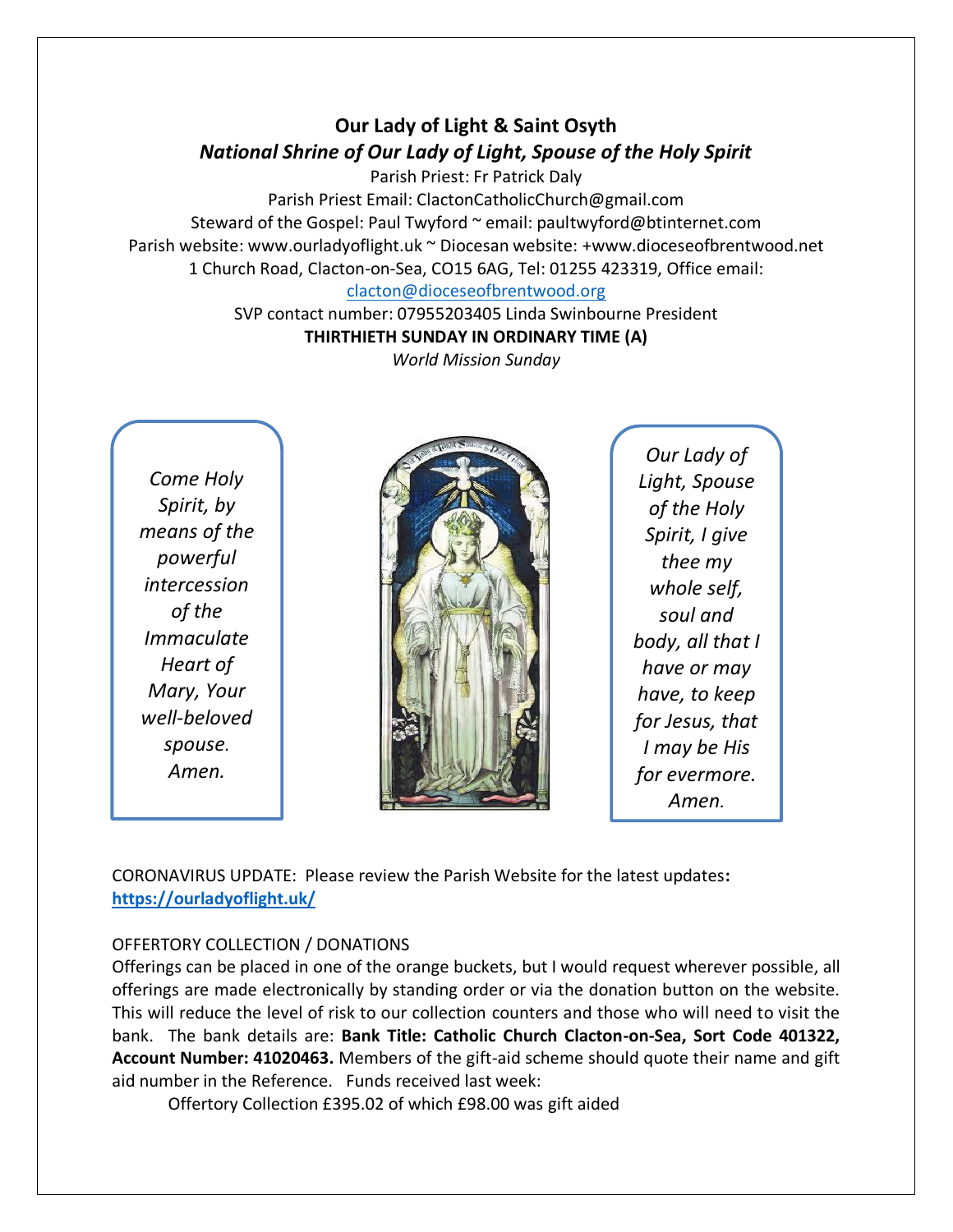Electronic Offerings £200.00of which £132.00 was gift aided Second collection for CAFOD: £166.14 of which £43.00 was gift aided Thank you for your generosity, for Gift Aiding your offerings, and for your support of the parish. Fr Patrick

RESUMPTION OF PUBLIC MASS: Please follow the instructions of the Church Stewards and allow plenty of time before Mass starts to sanitize your hands and complete registration. Attendance at Mass is restricted to 50 people. **I would, therefore, ask that those who are able to attend Mass in the week to refrain from attending Mass at the weekends to allow others the opportunity.** Thank you for your understanding and co-operation. Fr Patrick.

WORLD MISSION SUNDAY: There will be a second collection this weekend. You can also give via the donation button on the parish website or by a one-off electronic transfer.

NOVEMBER MONTH OF THE HOLY SOULS: The November Dead List envelopes and sheets are now available at the back of the Church. Please place a list of the names of those deceased family members and friends you wish to be remembered during the month of November.

INDULGENCES: Indulgences are a great gift of grace for the benefit of one-self or for the soul of a deceased loved one. They are the remission before God of temporal punishment due to sins whose guilt has already been forgiven. You can gain a Plenary Indulgence by completing the following:

- 1. Visit the Church to pray.
- 2. Receive the Sacrament of Reconciliation
- 3. Receive the Holy Eucharist

4. Pray the Our Father and Hail Mary for the intentions of Pope Francis.

You can complete all these tasks every Saturday at our Parish Church.

#### MATTHEW 22:34-40

In the Gospel from Matthew, the Pharisees are trying once again to catch Jesus out in order that they could publicly condemn Him. For the devout Jew all the commandments were to be kept with equal care. If Jesus gave greater significance to one commandment over another, they would be able to incense the people against Him. Jesus goes beyond the extent of the question put to Him and joins the greatest and the first commandment to a second, that of love of neighbour. Jesus tells the Pharisees that the entire law and the preaching of the prophets are derived and sourced from this double commandment.

What does the message of this Gospel mean to us today?

We are to love the Lord Our God with all our hearts, with all our souls and with all our minds. We are to love others as we love ourselves. Have we put God first in our lives? Have we loved and treated others fairly, particularly those who are disadvantaged to us: the poor, the sick, the lonely and the homeless? Our eternal destination relies on the responses to these two questions.

God loved us so much that He sent His Only Son into the world to die on the cross and be the perfect sacrifice for our sins. He sent His Only Son to reconcile the world to Himself. We are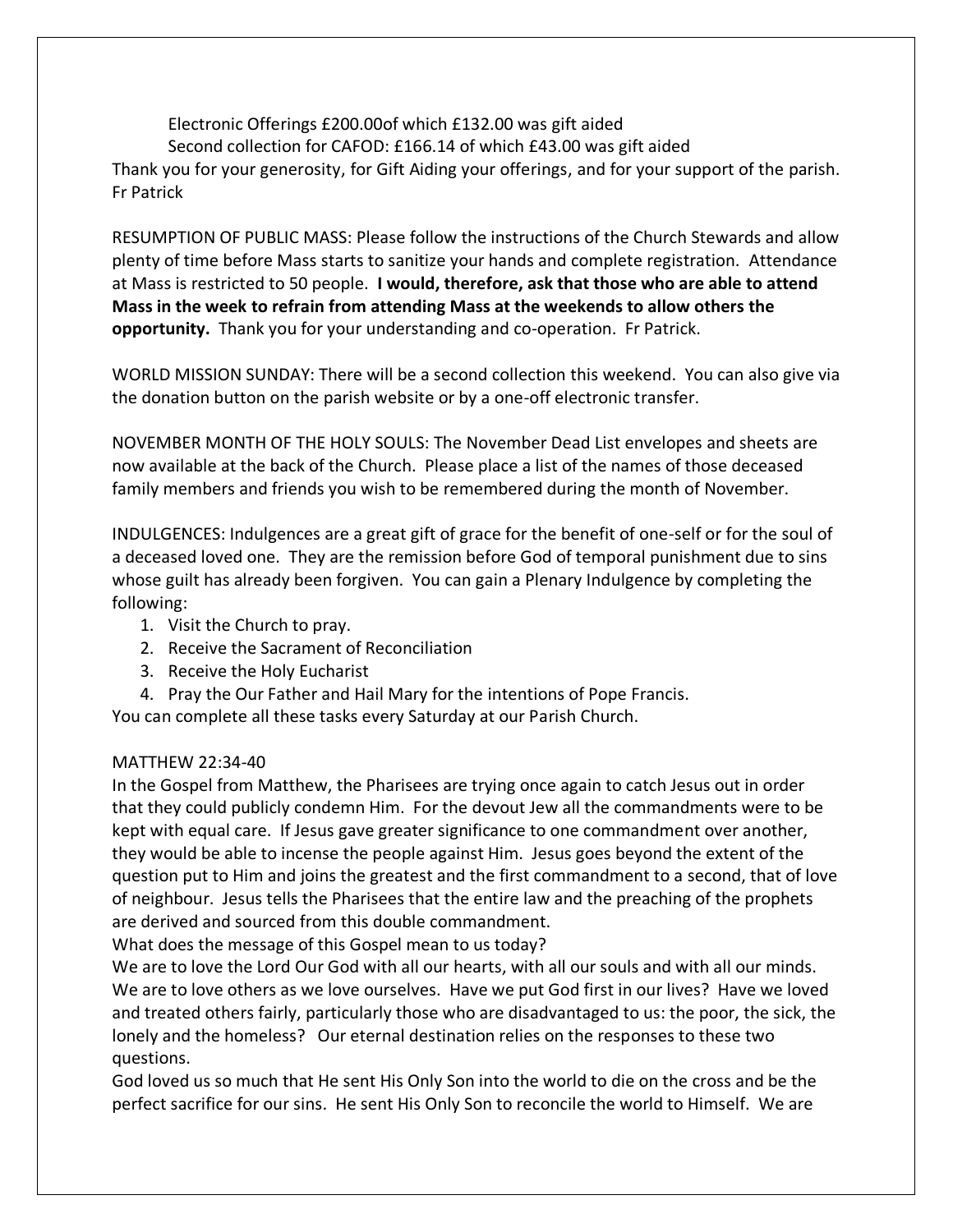expected to respond to God's love and live a life of love in return. A life based on the love of God and love of others. This is not a sentimental love but a sacrificial love. This love is called *agape*.

At the Holy Mass we celebrate the gift of the love of *agape*. We celebrate the greatest gift of love ever given. We celebrate God's gift of His Only Son to humanity. We celebrate the laying down of the life of His Son on a cross for each one of us. In the Mass, this gift of love is not repeated but is made present in the gift of the Holy Eucharist: The Body and Blood of Our Lord Jesus Christ.

# A REFLECTION ON THE GOSPEL BY LESLEY CONSTABLE.

*Let me sing to my friend the song of her life, let me sing to her that her body is a temple if, in this moment, it is forgotten and to remember this when she is afraid.*

*Let me sing to my friend that she was born protected to know, to understand that there is a beautiful blue light surrounding her at all times as she walks, as she rests or sleeps as she talks to me and to you, as SHE sings her song to us.*

*Let me sing to my friend and ask for her reverent silence, to be silent and still so as to hear far off the bird singing in the meadow. Let me sing to my friend to whistle in the dark to not forget each day to look up and keep her gaze fixed on the sky.*

*I sing to her of bees and to think of them as they go from flower to flower blessing each one. I sing to her to see far off in the fields the horses with their foals or the spring lambs and remember this new life as it is revealed to her each spring.*

*I sing to her to see in each dying branch of the trees in autumn the bud of new life curled up and sleeping waiting for the renewal of spring.*

*I sing to her to tell her that there IS the dark but also the light.*

*Let me sing to my friend that the sound of her heart beating is the sound of the angel's wings in her ear whispering to her at each breath.*

*I sing to her that she is loved and we can hold each other in this and we can hold with this, hold in this, hold with each other even when apart and when in the dark know we are together and not fear and fear cannot have us.*

*For we are in the embrace of song, the song of our lives.*

| Saturday 24 <sup>th</sup> October | $9.30$ am           | MASS: William & Mary          |
|-----------------------------------|---------------------|-------------------------------|
|                                   |                     | <b>Cosgrove Intentions</b>    |
|                                   |                     | (Veronica Chambers)           |
| Saturday 24 <sup>th</sup> October | 11 am to 12.00 noon | <b>SACRAMENT OF</b>           |
|                                   |                     | <b>RECONCILIATION: In the</b> |
|                                   |                     | presbytery garden.            |
| Saturday 24 <sup>th</sup> October | 11.00 am to 1.00 pm | Church open for private       |
|                                   |                     | prayer with Exposition of     |
|                                   |                     | the Blessed Sacrament.        |

## **MASSES WILL BE OPEN TO A MAXIMUM OF 50 PEOPLE IN THE CHURCH**